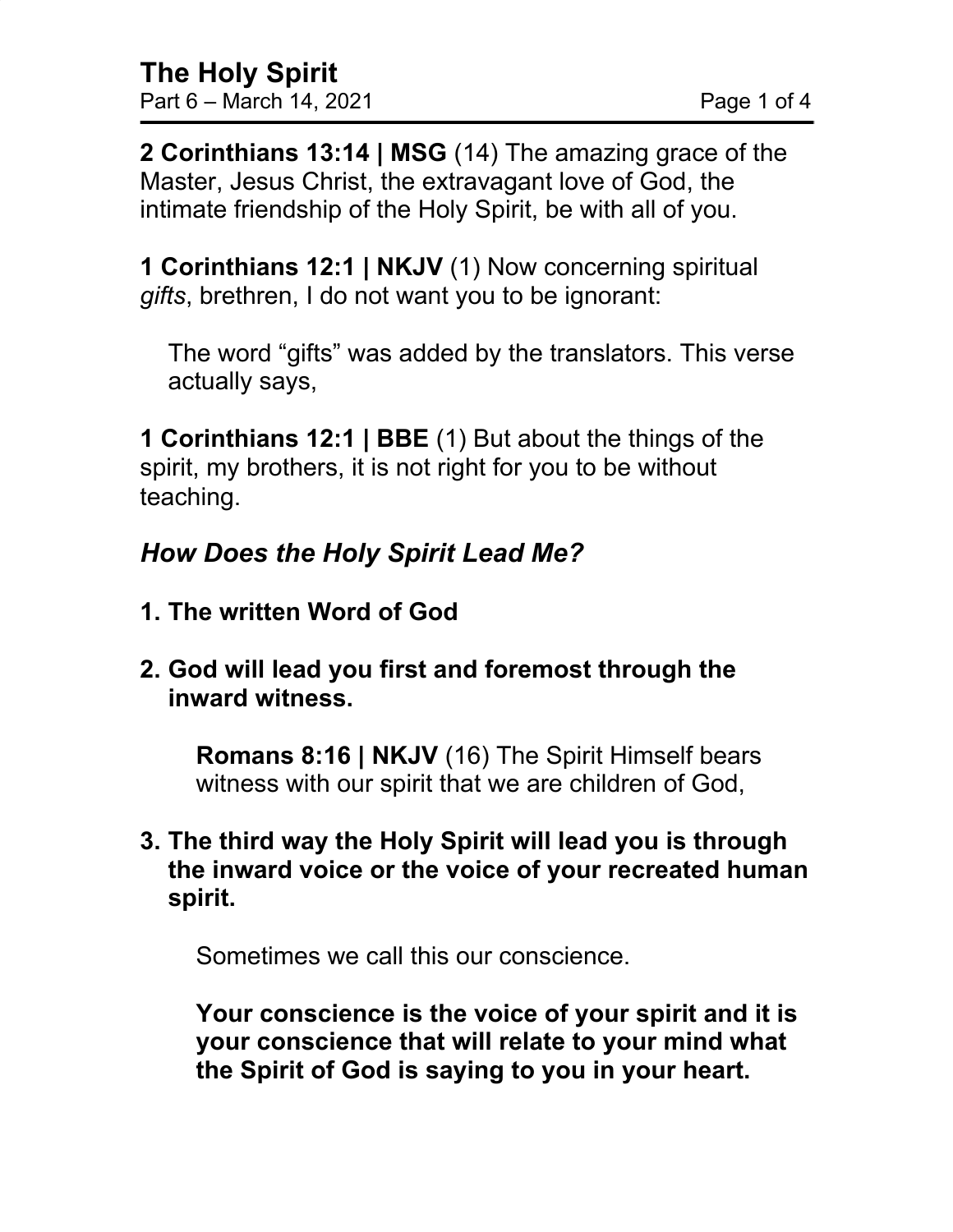**Romans 9:1-2 | NKJV** (1) I tell the truth in Christ, I am not lying, my conscience also bearing me witness in the Holy Spirit, (2) that I have great sorrow and continual grief in my heart.

Paul, speaking of the burden he felt for the Jews, said that his conscience bears witness by the Holy Spirit that this was the truth.

## *Let's look at the working of our conscience.*

## ✔**The Holy Spirit does not convict us of sin. It is our spirit that convicts us of sin in our lives.**

**1 John 3:20-21 | GNB** (20) If our conscience condemns us, we know that God is greater than our conscience and that he knows everything. (21) And so, my dear friends, if our conscience does not condemn us, we have courage in God's presence.

# ✔**The Holy Spirit convicts the world of sin.**

**John 16:7-9 | NLT** (7) But in fact, it is best for you that I go away, because if I don't, the Advocate won't come. If I do go away, then I will send Him to you. (8) And when He comes, He will convict the world of its sin, and of God's righteousness, and of the coming judgment. (9) The world's sin is that it refuses to believe in Me.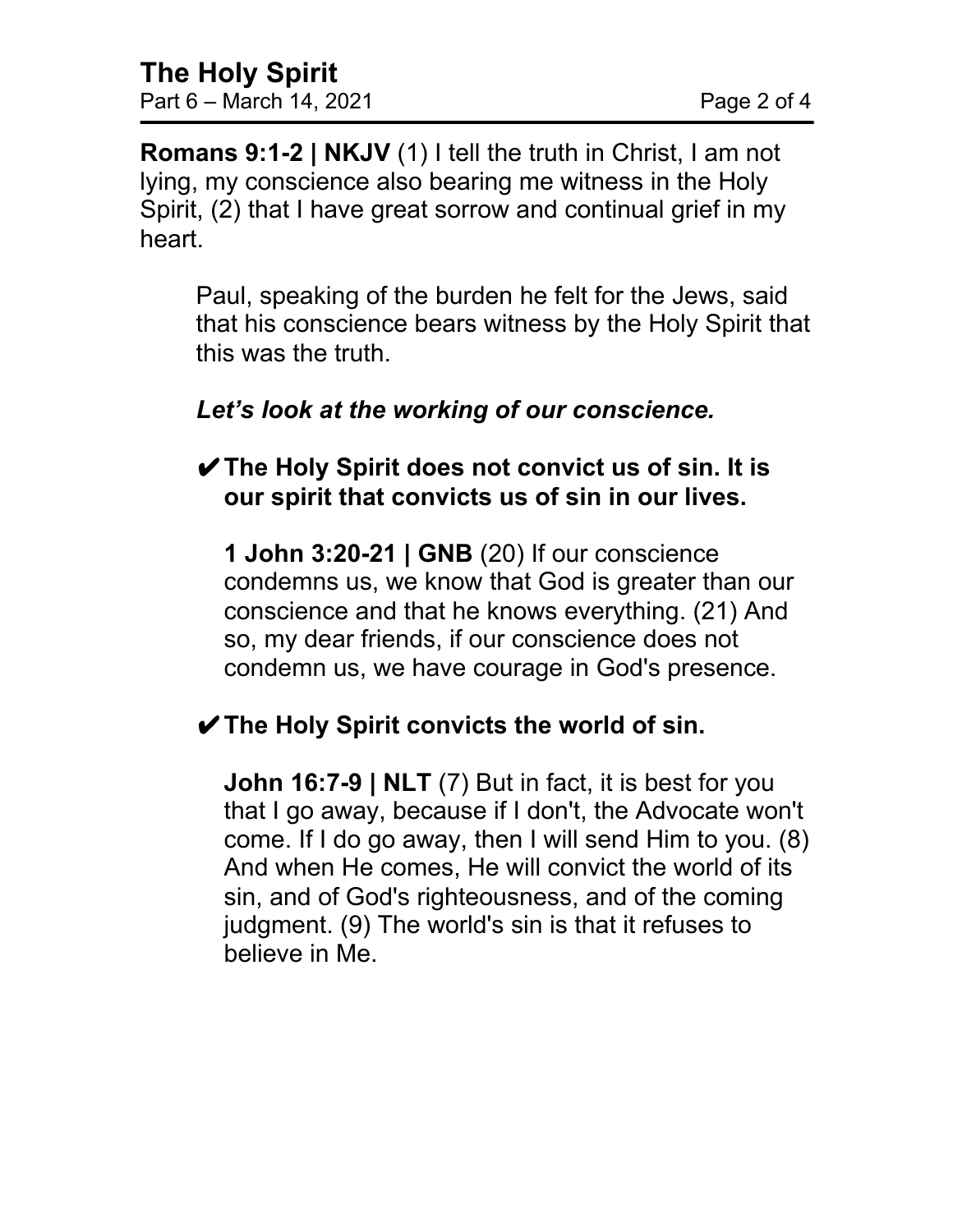#### ✔**It is very important that we remain tenderhearted especially in the things of God.**

**1 Timothy 4:1-2 | NIV** (1) The Spirit clearly says that in later times some will abandon the faith and follow deceiving spirits and things taught by demons. (2) Such teachings come through hypocritical liars, whose consciences have been seared as with a hot iron. (lost all feeling)

**1 Timothy 4:2 | TPT** ...and their consciences won't bother them at all!

Unless you keep a tender conscience, spiritual things will become indistinct to you.

We must realize that our physical bodies have a voice called your senses and our soul has a voice called our emotions.

There will be times when we must discern which is being led by the Spirit of God and then ignore the others.

### **4. The fourth way that God will lead you is by the voice of the Holy Spirit.**

This way is the more authoritative voice of the Holy Spirit versus the still small voice of your spirit. This can almost seem like it is audible but it is not. It is the Holy Spirit in your spirit speaking to you.

**Acts 10:19-21 NKJV** While Peter thought about the vision, *the Spirit said to him*, "Behold, three men are seeking you. (20) Arise therefore, go down and go with